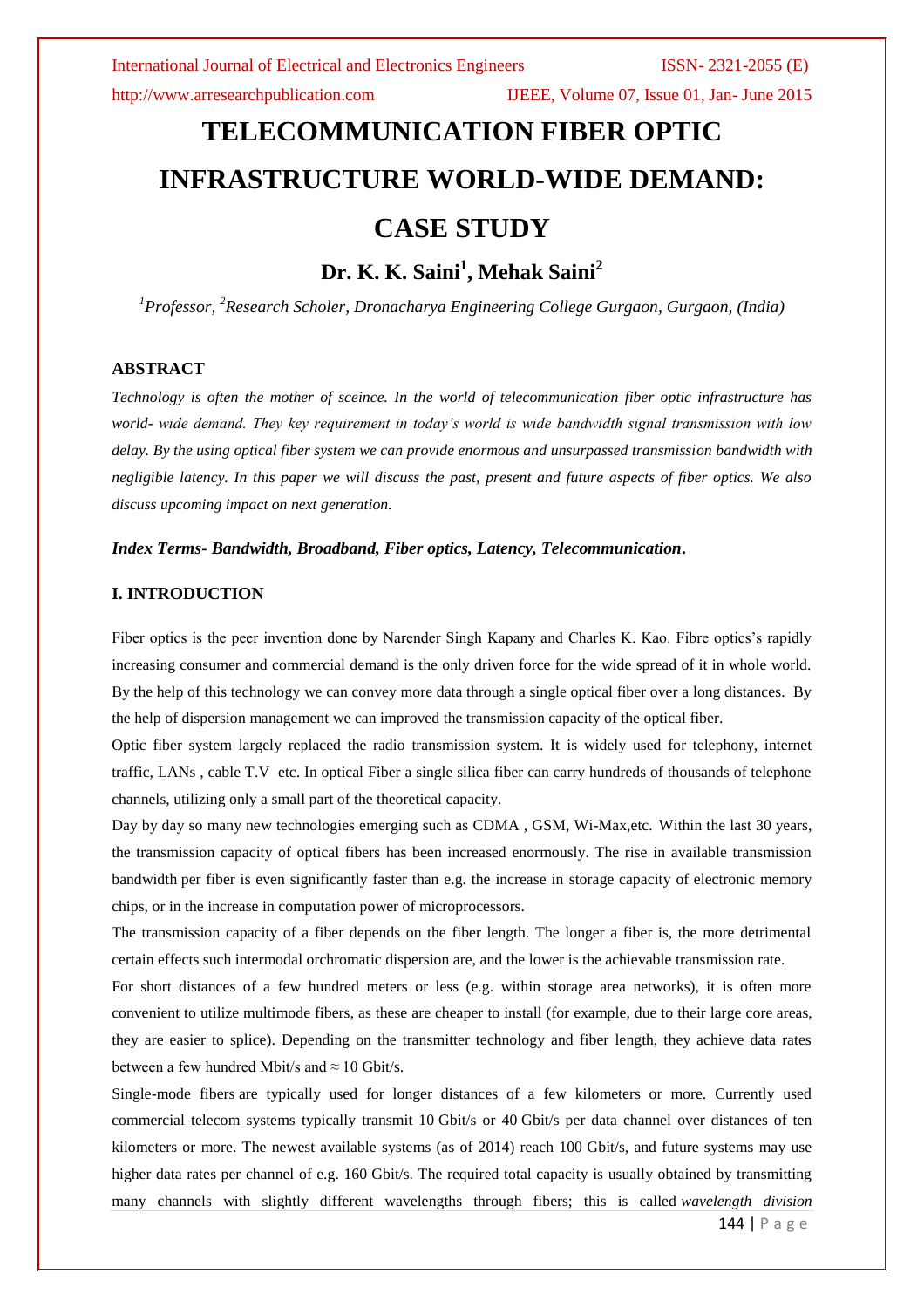# http://www.arresearchpublication.com IJEEE, Volume 07, Issue 01, Jan- June 2015

*multiplexing* (WDM). Total data rates can be several terabits per second, sufficient for transmitting many millions of telephone channels simultaneously. Even this capacity does not reach by far the physical limit of an optical fiber. In addition, note that a fiber-optic cable can contain multiple fibers.

In conclusion, there should be no concern that technical limitations to fiber-optic data transmission could become severe in the foreseeable future. On the contrary, the fact that data transmission capacities can evolve faster than e.g. data storage and computational power, has inspired some people to predict that any transmission limitations will soon become obsolete, and large computation and storage facilities within high-capacity data networks will be extensively used, in a similar way as it has become common to use electrical power from many power stations within a large power grid. Such developments may be more severely limited by software and security issues than by the limitations of data transmission.

### **II. BASIC PRINCIPLES OF FIBER OPTIC**

# **2.1 Communication**

Fiber optic communication is a communication technology that uses light pulses to transfer information from one point to another through an optical fiber. The information transmitted is essentially digital information generated by telephone systems, cable television companies, and computer systems. An optical fiber is a dielectric cylindrical waveguide made from low-loss materials, usually silicon dioxide. The core of the waveguide has a refractive index a little higher than that of the outer medium (cladding), so that light pulses is guided along the axis of the fiber by total internal reflection [4]. Fiber optic communication systems consists of an optical transmitter to convert an electrical signal to an optical signal for transmission through the optical fiber, a cable containing several bundles of optical fibers, optical amplifiers to boost the power of the optical signal, and an optical receiver to reconvert the received optical signal back to the original transmitted electrical signal. Figure 1 gives a simplified description of a basic fiber optic communication system



**Fig.1. Basic Fiber Optic Communication System [5]**

Optical fibers fall into two major categories, namely: step index optical fiber, which include single mode optical fiber and multimode optical fiber, and graded index optical fiber. Single mode step index optical fiber has a core diameter less than 10 micrometers and only allows one light path. Multimode step index optical fiber has a core diameter greater than or equal to 50 micrometers and allows several light paths, this leads to modal dispersion.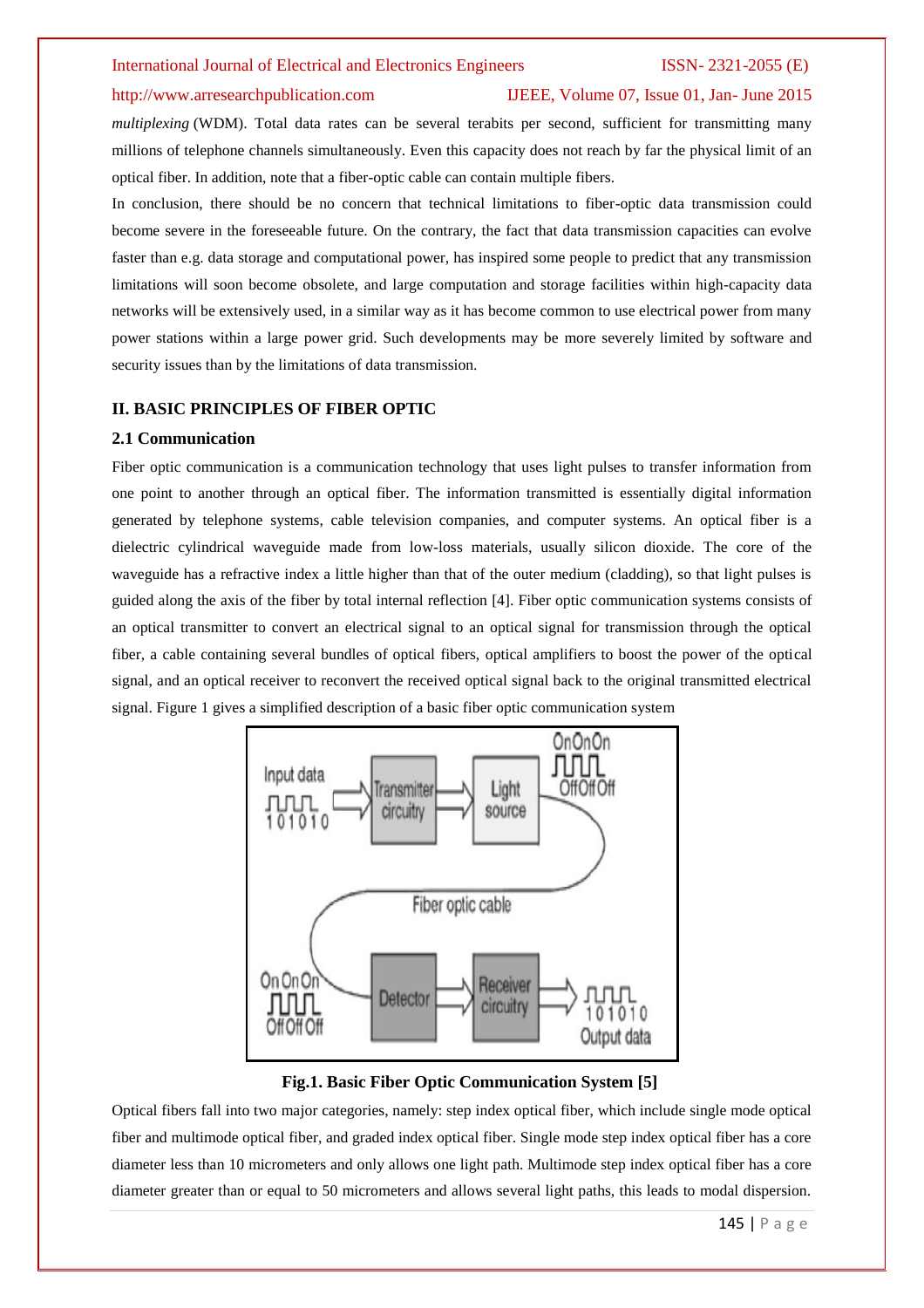# http://www.arresearchpublication.com IJEEE, Volume 07, Issue 01, Jan- June 2015

Graded index optical fibers have their core refractive index gradually decrease farther from the centre of the core, this increased refraction at the core centre slows the speed of some light rays, thereby allowing all the light rays to reach the receiver at almost the same time, thereby reducing dispersion. Figure 2 Gives a Description of the Various Optical Fiber Modes



**Fig.2. Optical Fiber Modes [6]**

# **III. EVOLUTION OF FIBER OPTICS**

# **3.1 Communication**

Optical fiber was first developed in 1970 by Corning Glass Works. At the same time, GaAs semiconductor lasers were also developed for transmitting light through the fiber optic cables. The first generation fiber optic system was developed in 1975, it used GaAs semiconductor lasers, operated at a wavelength of 0.8 µm, and bit rate of 45Megabits/second with 10Km repeater spacing.

In the early 1980's, the second generation of fiber optic communication was developed, it used InGaAsP semi conductor lasers and operated at a wavelength of 1.3 µm. By 1987, these fiber optic systems were operating at bit rates of up to 1.7 Gigabits/second on single mode fiber with 50Km repeater spacing.

The third generation of fiber optic communication operating at a wavelength of 1.55  $\mu$ m was developed in 1990. These systems were operating at a bit rate of up to 2.5 Gigabits/second on a single longitudinal mode fiber with 100Km repeater spacing.

The fourth generation of fiber optic systems made use of optical amplifiers as a replacement for repeaters, and utilized wavelength division multiplexing (WDM) to increase data rates. By 1996, transmission of over 11,300Km at a data rate of 5Gigabits/second had been demonstrated using submarine cables [7].

The fifth generation fiber optic communication systems use the Dense Wave Division Multiplexing (DWDM) to further increase data rates. Also, the concept of optical solitons, which are pulses that can preserve their shape by counteracting the negative effects of dispersion, is also being explored. Figure 3 shows the evolution of fiber optic communication.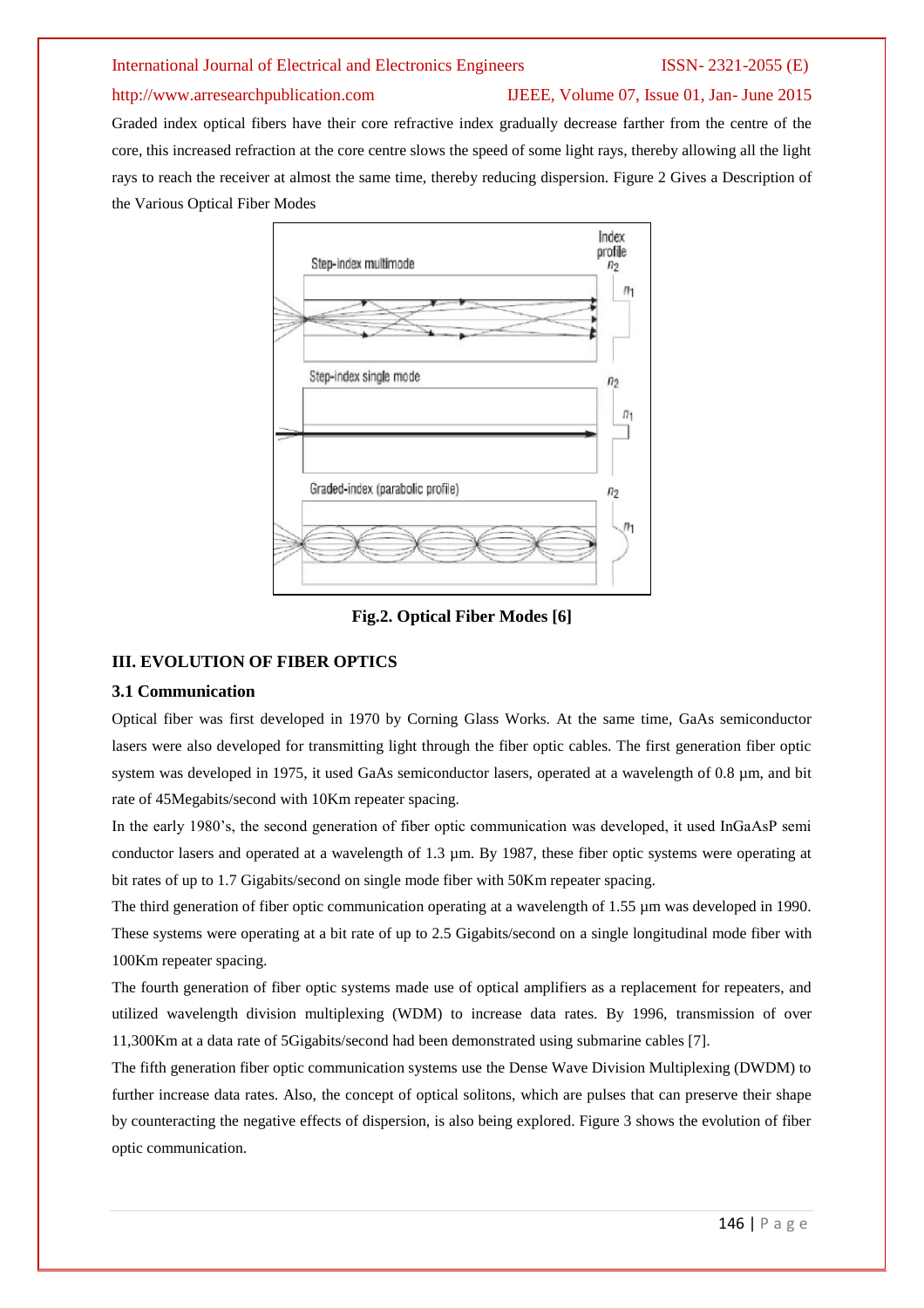http://www.arresearchpublication.com IJEEE, Volume 07, Issue 01, Jan- June 2015



**Fig.3. Generations of Fiber Optics Communication [8]**

# **IV. FUTURE TRENDS IN FIBER OPTICS**

### **4.1 Communication**

Fiber optics communication is definitely the future of data communication. The evolution of fiber optic communication has been driven by advancement in technology and increased demand for fiber optic communication. It is expected to continue into the future, with the development of new and more advanced communication technology. Below are some of the envisioned future trends in fiber optic communication.

### **4.2 All Optical Communication Networks**

An all fiber optic communication is envisioned which will be completely in the optical domain, giving rise to an all optical communication network. In such networks, all signals will be processed in the optical domain, without any form of electrical manipulation. Presently, processing and switching of signals take place in the electrical domain, optical signals must first be converted to electrical signal before they can be processed, and routed to their destination. After the processing and routing, the signals are then re-converted to optical signals, which are transmitted over long distances to their destination. This optical to electrical conversion, and vice versa, results in added latency on the network and thus is a limitation to achieving very high data rates.

Another benefit of all optical networks is that there will not be any need to replace the electronics when data rate increases, since all signal processing and routing occurs in the optical domain [9]. However, before this can become a reality, difficulties in optical routing, and wavelength switching has to be solved. Research is currently ongoing to find an effective solution to these difficulties.

# **4.3 Multi – Terabit Optical Networks**

Dense Wave Division Multiplexing (DWDM) paves the way for multi-terabit transmission. The world-wide need for increased bandwidth availability has led to the interest in developing multi-terabit optical networks. Presently, four terabit networks using 40Gb/s data rate combined with 100 DWDM channels exists. Researchers are looking at achieving even higher bandwidth with 100Gb/s. With the continuous reduction in the cost of fiber optic components, the availability of much greater bandwidth in the future is possible.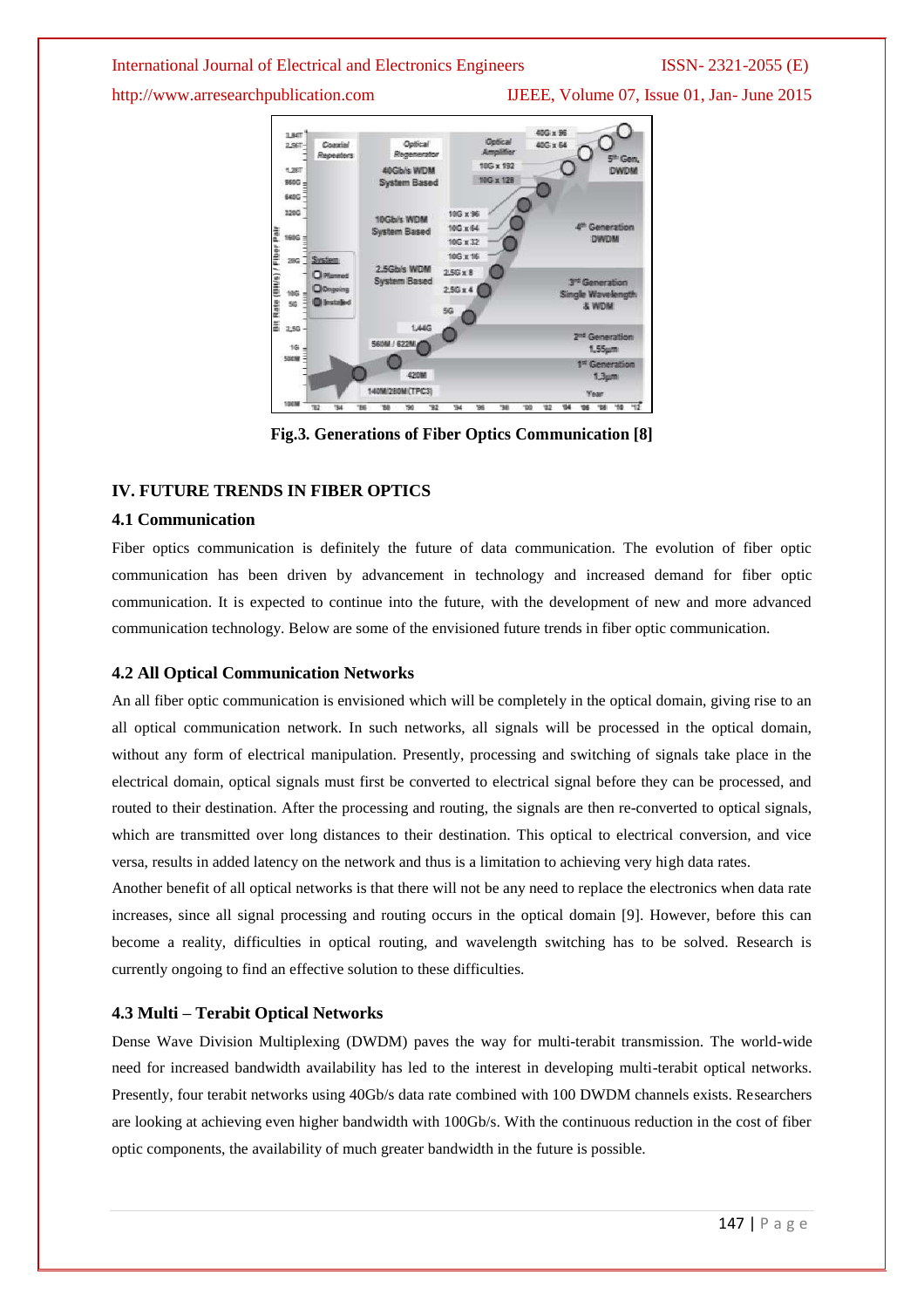# http://www.arresearchpublication.com IJEEE, Volume 07, Issue 01, Jan- June 2015

# **4.4 Intelligent Optical Transmission Network**

Presently, traditional optical networks are not able to adapt to the rapid growth of online data services due to the unpredictability of dynamic allocation of bandwidth, traditional optical networks rely mainly on manual configuration of network connectivity, which is time consuming, and unable to fully adapt to the demands of the modern network. Intelligent optical network is a future trend in optical network development [2], and will have the following applications: traffic engineering, dynamic resource route allocation, special control protocols for network management, scalable signaling capabilities, bandwidth on demand, wavelength rental, wavelength wholesale, differentiated services for a variety of Quality of Service levels, and so on. It will take some time before the intelligent optical network can be applied to all levels of the network, it will first be applied in longhaul networks, and gradually be applied to the network edge [10].

### **4.5 Ultra – Long Haul Optical Transmission**

In the area of ultra-long haul optical transmission, the limitations imposed due to imperfections in the transmission medium are subject for research. Cancellation of dispersion effect has prompted researchers to study the potential benefits of soliton propagation. More understanding of the interactions between the electromagnetic light wave and the transmission medium is necessary to proceed towards an infrastructure with the most favorable conditions for a light pulse to propagate [11].

#### **4.6 Improvements in Laser Technology**

Another future trend will be the extension of present semiconductor lasers to a wider variety of lasing wavelengths [12]. Shorter wavelength lasers with very high output powers are of interest in some high density optical applications. Presently, laser sources which are spectrally shaped through chirp managing to compensate for chromatic dispersion are available. Chirp managing means that the laser is controlled such that it undergoes a sudden change in its wavelength when firing a pulse, such that the chromatic dispersion experienced by the pulse is reduced. There is need to develop instruments to be used to characterize such lasers. Also, single mode tunable lasers are of great importance for future coherent optical systems. These tunable lasers lase in a single longitudinal mode that can be tuned to a range of different frequencies.

#### **4.7 Laser Neural Network Nodes**

The laser neural network is an effective option for the realization of optical network nodes. A dedicated hardware configuration working in the optical domain and the use of ultra-fast photonic sections is expected to further improve the capacity and speed of telecommunication networks [12]. As optical networks become more complex in the future, the use of optical laser neural nodes can be an effective solution.

### **4.8 Polymer Optic Fibers**

Polymer optical fibers offer many benefits when compared to other data communication solutions such as copper cables, wireless communication systems, and glass fiber. In comparison with glass optical fibers, polymer optical fibers provide an easy and less expensive processing of optical signals, and are more flexible for plug interconnections [13]. The use of polymer optical fibers as the transmission media for aircrafts is presently under research by different Research and Development groups due to its benefits. The German Aerospace Center have concluded that "the use of Polymer Optical Fibers multimedia fibers appears to be possible for future aircraft applications [14]. Also, in the future, polymer optical fibers will likely displace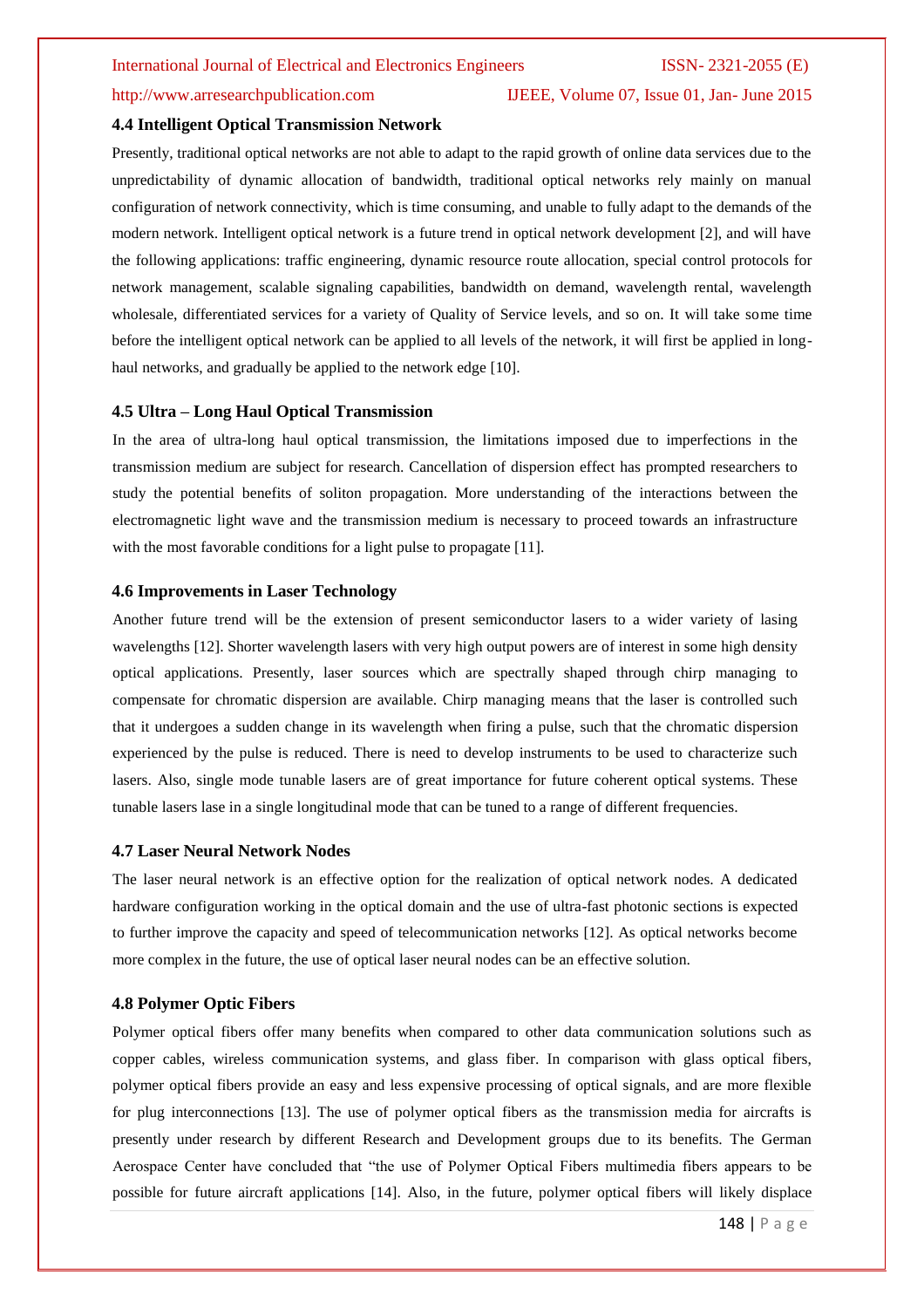# http://www.arresearchpublication.com IJEEE, Volume 07, Issue 01, Jan- June 2015

copper cables for the last mile connection from the telecommunication company's last distribution box and the served end consumer [15]. The future Gigabit Polymer Optical Fiber standard will be based on Tomlinson-HarashimaPrecoding,Multilevel PAM Modulation, and Multilevel Coset Coding Modulation.

# **4.9 High – Altitude Platforms**

Presently, optical inter satellite links and orbit-to-ground links exists [16], the latter suffering from unfavorable weather conditions [17]. Current research explores optical communication to and from high altitude platforms. High altitude platforms are airships situated above the clouds at heights of 16 to 25Km, where the unfavorable atmospheric impact on a laser beam is less severe than directly above the ground [18]. As shown in figure 4, optical links between high-altitude platforms, satellites and ground stations are expected to serve as broadband back-haul communication channels, if a high-altitude platform functions as a data relay station.



**Fig.4. Laser Communication Scenarios from HAPs [4]**

# **4.10 Improvements in Optical Transmitter/Receiver**

# **4.10.1 Technology**

In fiber optics communication, it is important to achieve high quality transmission even for optical signals with distorted waveform and low signal to noise ratio during transmission. Research is ongoing to develop optical transceivers adopting new and advanced modulation technology, with excellent chromatic dispersion and Optical Signal to Noise Ratio (OSNR) tolerance, which will be suitable for ultra-long haul communication systems. Also, better error correction codes, which are more efficient than the present BCH concatenated codes are envisioned to be available in the nearest future.

### **4.11 Improvement in Optical Amplification Technology**

Erbium Doped Fiber Amplifier (EDFA) is one of the critical technologies used in optical fiber communication systems. In the future, better technologies to enhance EDFA performance will be developed. In order to increase the gain bandwidth of EDFA, better gain equalization technology for high accuracy optical amplification will be developed. Also, in order to achieve a higher output power, and a lower noise figure, high power pumping lasers that possess excellent optical amplification characteristics with outputs of more than +20dBm, and very low noise figure are envisioned to exist in the nearest future.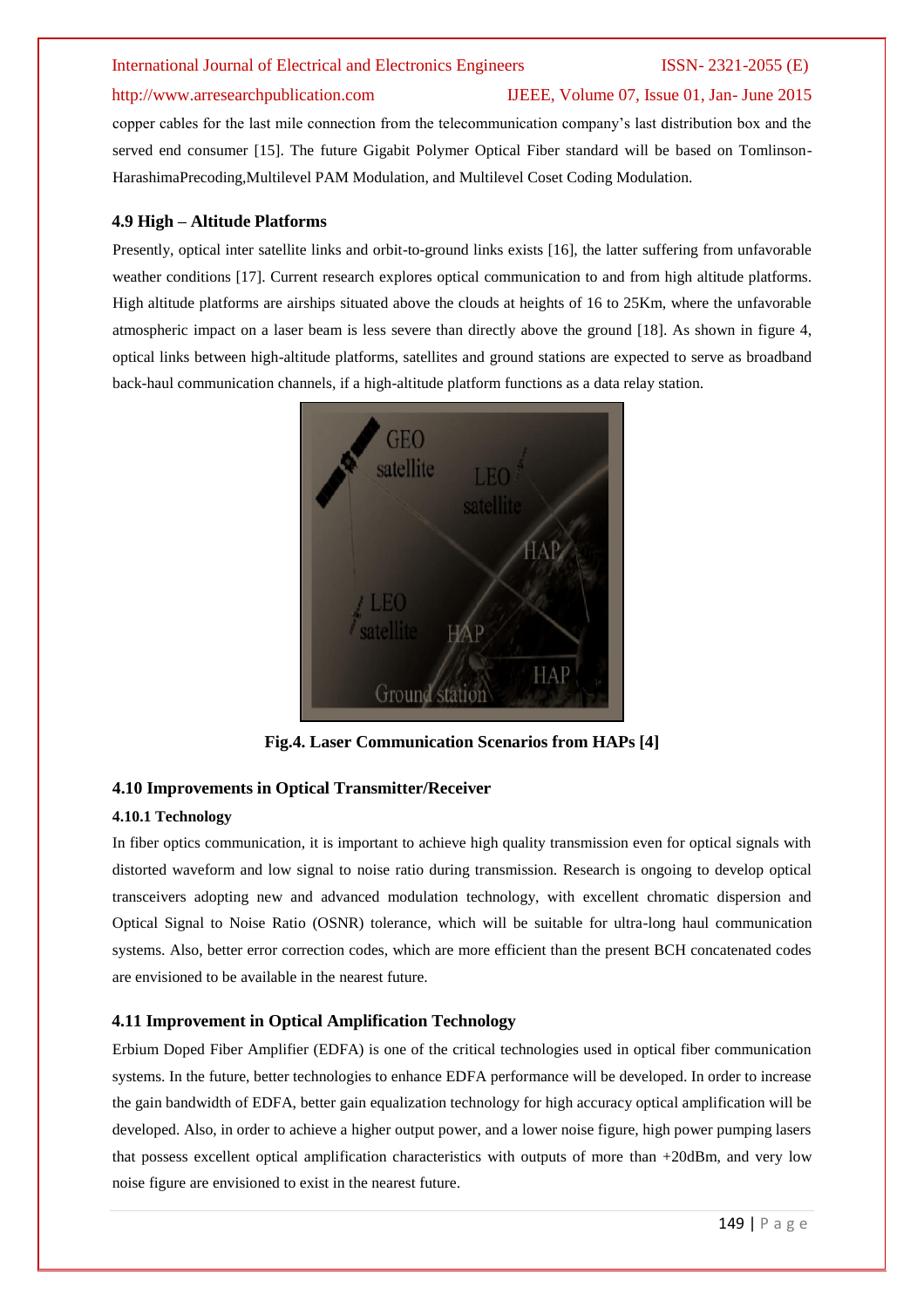# http://www.arresearchpublication.com IJEEE, Volume 07, Issue 01, Jan- June 2015

# **4.12 Advancement in Network Configuration of Optical**

### **4.12.1 Submarine Systems**

In order to improve the flexibility of network configuration in optical submarine communication systems, it is expected that the development of a technology for configuring the mesh network will be a step in the right direction. As shown in figure 5, while a ring network joins stations along a single ring, a mesh network connects stations directly. Presently, most large scale optical submarine systems adopt the ring configuration. By adopting the optical add/drop multiplexing technology that branches signals in the wavelength domain, it is possible to realize mesh network configuration that directly inter-connects the stations. Research is ongoing, and in the future such network configuration will be common.



**Fig.5. Optical Network Configurations [8]**

# **4.13 Improvement in WDM Technology**

Research is ongoing on how to extend the wavelength range over which wave division multiplexing systems can operate. Presently, the wavelength window (C band) ranges from 1.53-1.57µm. Dry fiber which has a low loss window promises an extension of the range to  $1.30 - 1.65$  µm. Also, developments in optical filtering technology for wave division multiplexing are envisioned in the future.

# **4.14 Improvements in Glass Fiber Design and Component**

#### **4.14.1 Miniaturization**

Presently, various impurities are added or removed from the glass fiber to change its light transmitting characteristics. The result is that the speed with which light passes along a glass fiber can be controlled, thus allowing for the production of customized glass fibers to meet the specific traffic engineering requirement of a given route. This trend is anticipated to continue in the future, in order to produce more reliable and effective glass fibers. Also, the miniaturization of optical fiber communication components is another trend that is most likely to continue in the future.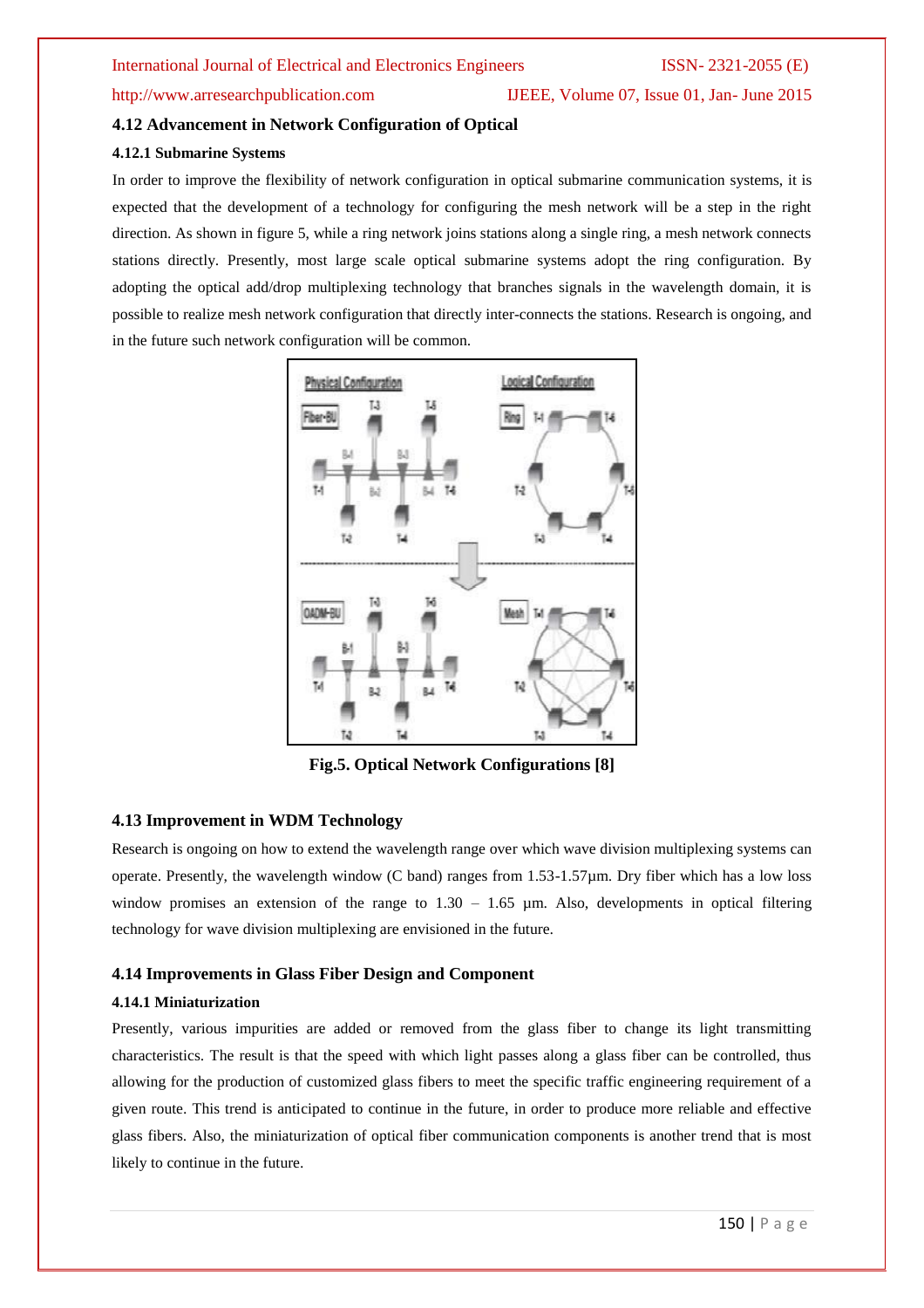http://www.arresearchpublication.com IJEEE, Volume 07, Issue 01, Jan- June 2015

#### **V. CONCLUSION**

Optical Communication industry is an ever demanding one, the growth experienced by the industry has been enormous this past decade. Recently we have so many fields where optical communication is showing outstanding performance. There is still much work to be done to support the need for faster data rates, advanced switching techniques and more intelligent network architectures that can automatically change dynamically in response to traffic patterns and at the same time be cost efficient. The trend is expected to continue in the future as breakthroughs already attained in the laboratory will be extended to practical deployment thereby leading to a new generation in fiber optics communications.

## **REFERENCES**

- [1] M. Noshada, A. Rostami, "FWM minimization in WDM optical communication systems using the asymmetrical dispersion managed fibers", International Journal for Light and Electron Optics, vol. 123, no. 9, pp. 758– 760, 2012.
- [2] X. Wang and K. Kitayama, "Analysis of beat noise in coherent and incoherent time-spreading OCDMA," IEEE/OSA Journal of Lightwave Technology ,vol. 22, no. 10, pp. 2226-2235, 2004.
- [3] T. H. Shake, "Confident performance of encoded optical CDMA", IEEE/OSA Journal of Lightwave Technology, vol. 23, pp. 1652- 1663, 2005.
- [4] Prachi Sharma et al, "A Review of the Development in the Field of Fiber Optic Communication Systems", International Journal of Emerging Technology and Advanced Engineering, Vol. 3, no. 5, pp. 113-119, 2013.
- [5] G. Keiser, op cit, p 51
- [6] Franz Fidler, Markus Knapek, Joachim Horwath, and Walter R.Leeb, "Optical Communications for High-Altitude Platforms", IEEE Journal of Selected Topics in Quantum Electronics, Vol. 16, no. 5, September/October 2010.
- [7] T. Otani, K. Goto, H. Abe, M. Tanaka, H. Yamamoto, and H.Wakabayashi, Electron. Lett.31, 380, 1995.
- [8] Ogata Takaaki, "Recent Status and Trends in Optical Submarine Cable Systems", NEC Technical Journal, Vol. 5 (1), pp. 4-7, 2010.
- [9] Colin Yao, "The Future of Fiber Optic Communication", available at: www.streetdirectory.com, 2013.
- [10] "Status of Optical Communication Technology and Future Trends", available at: www.qqread.net, 2013.
- [11] Djan Kloe, Henrie Van Den Boom, "Trends in Electro-optical Communication Systems, Perspectives on Radio Astronomy: Technologies for Large Antenna Arrays, Proceedings of the Conference held at the ASTRON Institute in Dwingeloo on 12- 14 April 1999. Edited by A. B. Smolders and M. P. Haarlem. Published by ASTRON. ISBN: 90-805434-2-X, 354 pages, 2000., p.2851999.
- [12] Pamela L. Derry, Luis Figueroa, Chi Shain Hong, "Semi-Conductor Lasers", 1991.
- [13] U.H.P. Fischer, M.Haupt and M.Janoic, "Optical Transmission Systems Using Polymeric Fibers", In Tech, available from: http://www.intechopen.com/books, 2011.
- [14] Cherian, S., Spangenberg, H. and Caspary, R., "Vistas and Challenges for Polymer Optical Fiber in Commercial Aircraft, Proceedings of the 19th POF Conference, 2010.
- [15] Koonen, A.M.J. et al, "POF Application in Home Systems and Local System", Proceedings of the 14th POF Conference, pp. 165-168, 2005.